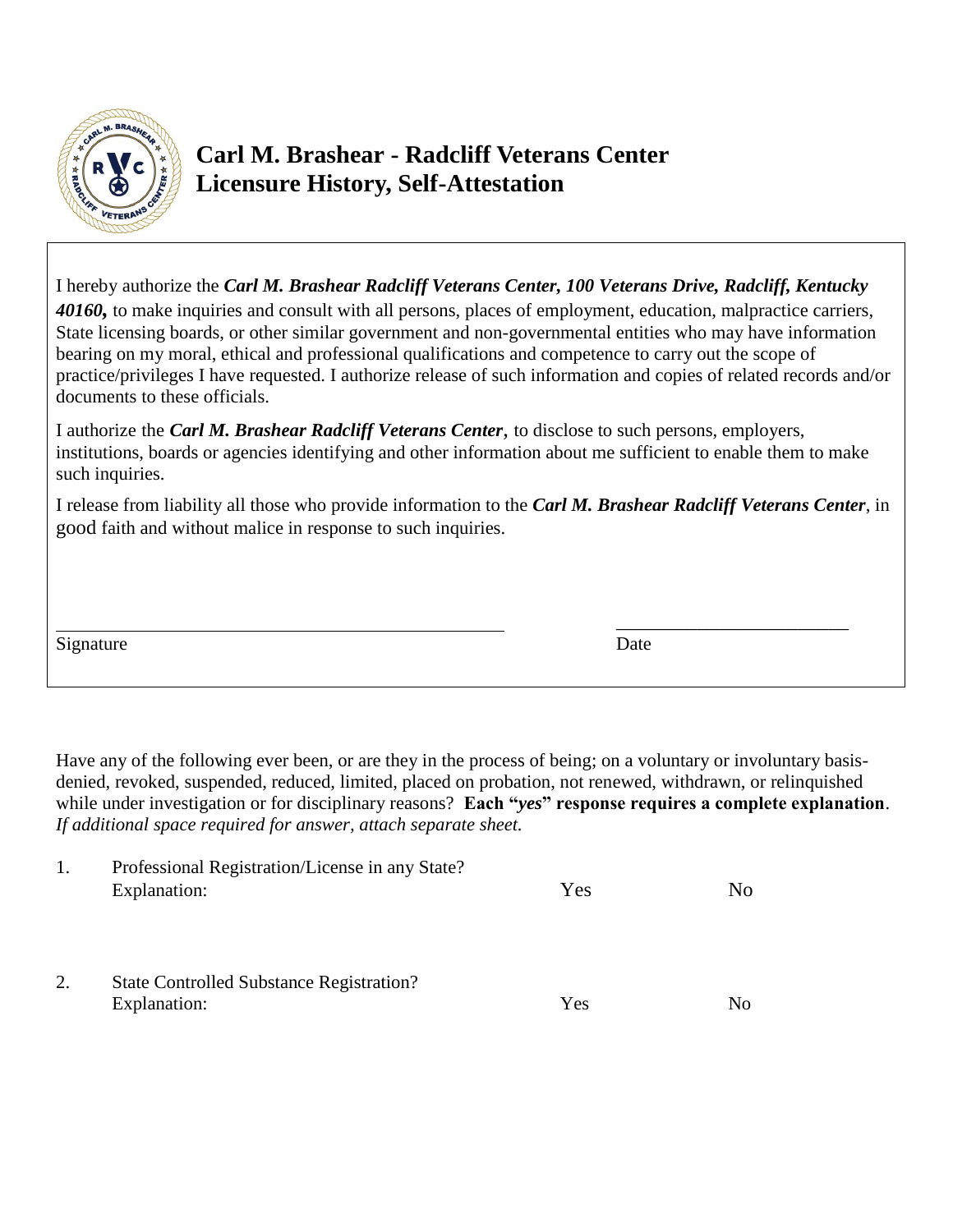| 3.  | Membership on any hospital, agency, insurance program, medical staff or been the subject of focused<br>individual monitoring?                                                                                                                                                                                                                                                                               |     |                |  |
|-----|-------------------------------------------------------------------------------------------------------------------------------------------------------------------------------------------------------------------------------------------------------------------------------------------------------------------------------------------------------------------------------------------------------------|-----|----------------|--|
|     | Explanation:                                                                                                                                                                                                                                                                                                                                                                                                | Yes | N <sub>o</sub> |  |
| 4.  | Participation in Medicare/Medicaid Program, or been convicted of an or investigated for making and or<br>using false, fictitious, or fraudulent statements, representations, writing or documents, regarding a<br>material fact in connection with the deli very or, or payment for health care benefits, items or services<br>that would be in violation of the Criminal False Claims Act?<br>Explanation: | Yes | N <sub>o</sub> |  |
| 5.  | Other Health Care Organizations (PPO, MCO, etc)?<br>Explanation:                                                                                                                                                                                                                                                                                                                                            | Yes | N <sub>o</sub> |  |
| 6.  | <b>Clinical Privileges?</b><br>Explanation:                                                                                                                                                                                                                                                                                                                                                                 | Yes | N <sub>o</sub> |  |
| 7.  | Federal DEA Registration?<br>Explanation:                                                                                                                                                                                                                                                                                                                                                                   | Yes | N <sub>o</sub> |  |
| 8.  | <b>Board Certification?</b><br>Explanation:                                                                                                                                                                                                                                                                                                                                                                 | Yes | N <sub>o</sub> |  |
| 9.  | <b>ECFMG</b> Certification?<br>Explanation:                                                                                                                                                                                                                                                                                                                                                                 | Yes | N <sub>o</sub> |  |
| 10. | Professional Society Membership?<br>Explanation:                                                                                                                                                                                                                                                                                                                                                            | Yes | N <sub>0</sub> |  |